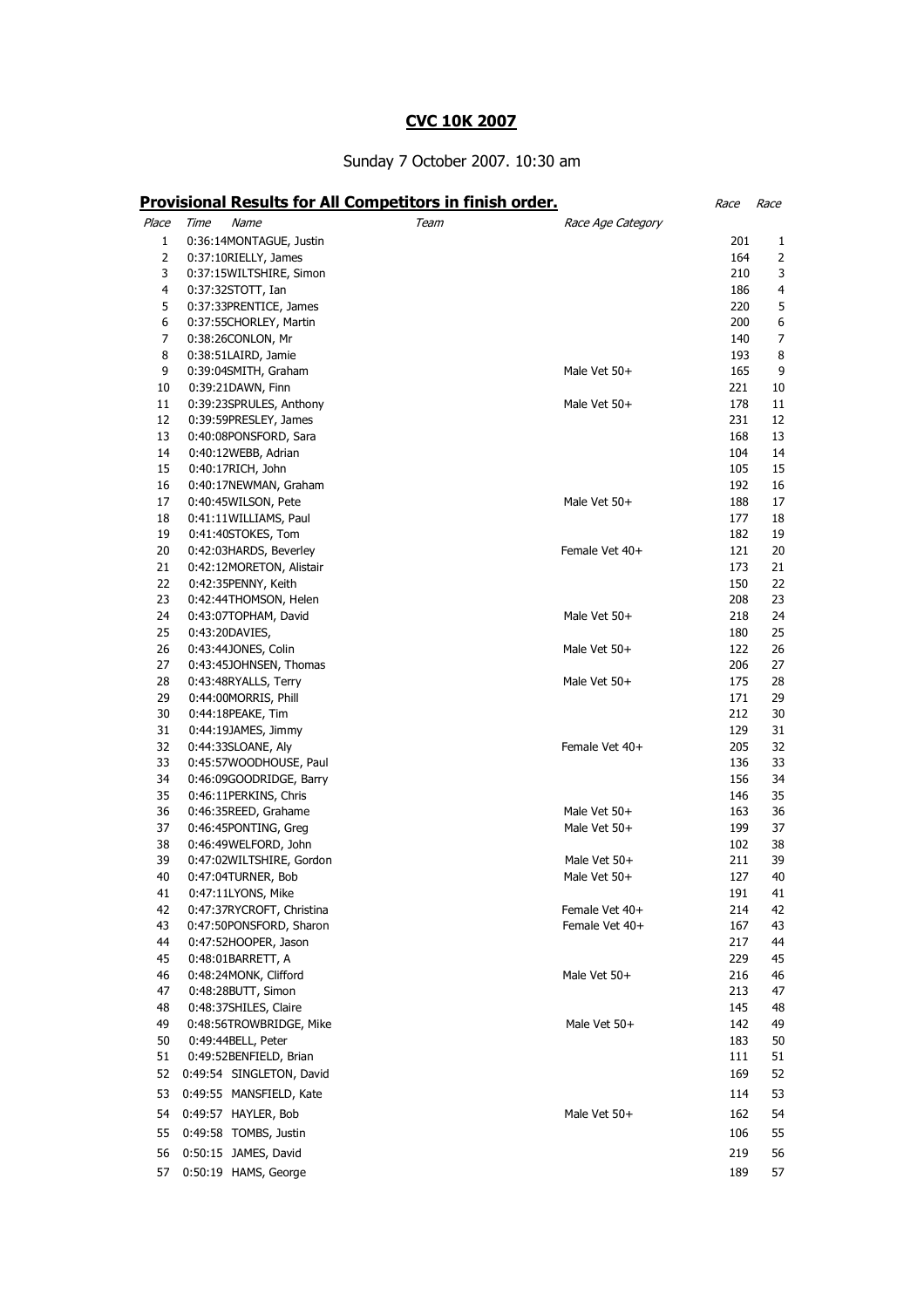| 58         | 0:50:32 LOWES, David                         |                | 181        | 58         |
|------------|----------------------------------------------|----------------|------------|------------|
| 59         | 0:51:10 WILLIAMS, Tom                        |                | 209        | 59         |
| 60         | 0:51:23 STAMFORD, Claire                     |                | 138        | 60         |
| 61         | 0:51:24 STAMFORD, Susanne                    |                | 139        | 61         |
| 62         | 0:51:47 GAZZARD, Paul                        |                | 226        | 62         |
| 63         | 0:52:27 SMALL, Simon                         |                | 225        | 63         |
| 64         | 0:52:28 CRAIG, Angus                         |                | 230        | 64         |
| 65         | 0:52:33 WALLIS, Steve                        | Male Vet 50+   | 110        | 65         |
| 66         | 0:52:42 THOM, Ruth                           |                | 135        | 66         |
| 67         | 0:52:43 EVANS, Michael                       | Male Vet 50+   | 118        | 67         |
| 68         | 0:53:10 EVANS, Liz                           |                | 155        | 68         |
| 69         | 0:53:13 LAMPERT, Bridgette                   |                | 101        | 69         |
| 70         | 0:53:19 GRAHAM, Ray                          |                | 124        | 70         |
| 71         | 0:53:29 BOYINGTON, Andy                      |                | 125        | 71         |
| 72         | 0:53:33 JACK, Annette                        | Female Vet 40+ | 157        | 72         |
| 73         | 0:53:53 HORLOCK, Natasha                     | Female Vet 40+ | 228        | 73         |
| 74         | 0:54:23 WHITTLE, Debbie                      | Female Vet 40+ | 179        | 74         |
| 75         | 0:54:44 CADGE, Paul                          |                | 166        | 75         |
| 76         | 0:54:56 BRUNTON, Dan                         |                | 222        | 76         |
| 77         | 0:55:24 SIMEONS, Sarah                       |                | 185        | 77         |
| 78         | 0:55:25 SIMEONS, James                       |                | 184        | 78         |
| 79         | 0:55:34 BRADBURY, Clare                      | Female Vet 40+ | 204        | 79         |
| 80         | 0:55:40 HINGLEY, Adam                        |                | 224        | 80         |
| 81         | 0:55:44 BATEMAN, Keith                       | Male Vet 50+   | 144        | 81         |
| 82         | 0:56:25 FIELD, Joyce                         | Female Vet 40+ | 202        | 82         |
| 83         | 0:56:26 BRUNTON, Gemma                       |                | 223        | 83         |
| 84         | 0:56:45 MAHON, Chris                         | Male Vet 50+   | 203        | 84         |
| 85         | 0:56:49 DOVEY, Geoff                         |                | 207        | 85         |
| 86         | 0:56:58 FRANKLIN, Nathan                     |                | 161        | 86         |
| 87         | 0:57:04 COPSEY-BLAKE, Debbie                 | Female Vet 40+ | 123        | 87         |
| 88         | 0:57:06 WEBBS, Nicola                        |                | 115        | 88         |
| 89         | 0:57:07 PISTEIL, Martin                      |                | 174        | 89         |
| 90         | 0:57:14 EVANS, Laura                         |                | 143        | 90         |
| 91         | 0:57:15 WOODFORD, Toby                       |                | 141        | 91         |
| 92         | 0:57:43 SPENCER, Claire                      |                | 172        | 92         |
|            | 93 0:58:02 NEWBY, Clare                      |                | 152        | 93         |
| 94         | 0:58:22 EVANS, Maria                         | Female Vet 40+ | 117        | 94         |
| 95         | 0:58:23 BLAKE, Anita                         |                | 134        | 95         |
| 96         | 0:58:53 TURNER, Francis                      | Male Vet 50+   | 126        | 96         |
| 97         | 0:58:54 HALL, Karen                          |                | 196        | 97         |
| 98         | 0:58:56 ELLIS, Vicky                         |                | 227        | 98         |
| 99         | 0:59:19 ALLEN, Graham                        |                | 170        | 99         |
| 100        | 0:59:40 CLAYTON, Fiona                       |                | 133        | 100        |
| 101        | 1:00:21 DEANE, Sue                           | Female Vet 40+ | 109        | 101        |
| 102        | 1:02:17 YARROW, Sarah                        |                | 187        | 102        |
| 103        | 1:03:20 BULLMORE, Cara                       | Female Vet 40+ | 119        | 103        |
| 104        | 1:03:43 WELFORD, Sarah                       |                | 103        | 104        |
| 105        | 1:04:07 TOBIN, Sandra                        | Female Vet 40+ | 197        | 105        |
|            |                                              |                |            |            |
| 106<br>107 | 1:04:08 TOBIN, Leonard<br>1:04:11 GRANT, Viv |                | 198<br>128 | 106<br>107 |
|            |                                              |                |            |            |
| 108        | 1:05:16 BEADLE, Liz                          | Female Vet 40+ | 148        | 108        |
| 109        | 1:05:47 DAVIS, Barry                         |                | 194        | 109        |
| 110        | 1:05:48 DAVIS, Jackie                        |                | 195        | 110        |
| 111        | 1:06:03 BENFIELD, Helen                      | Female Vet 40+ | 147        | 111        |
| 112        | 1:07:02 HARRIS, Stephanie                    |                | 107        | 112        |